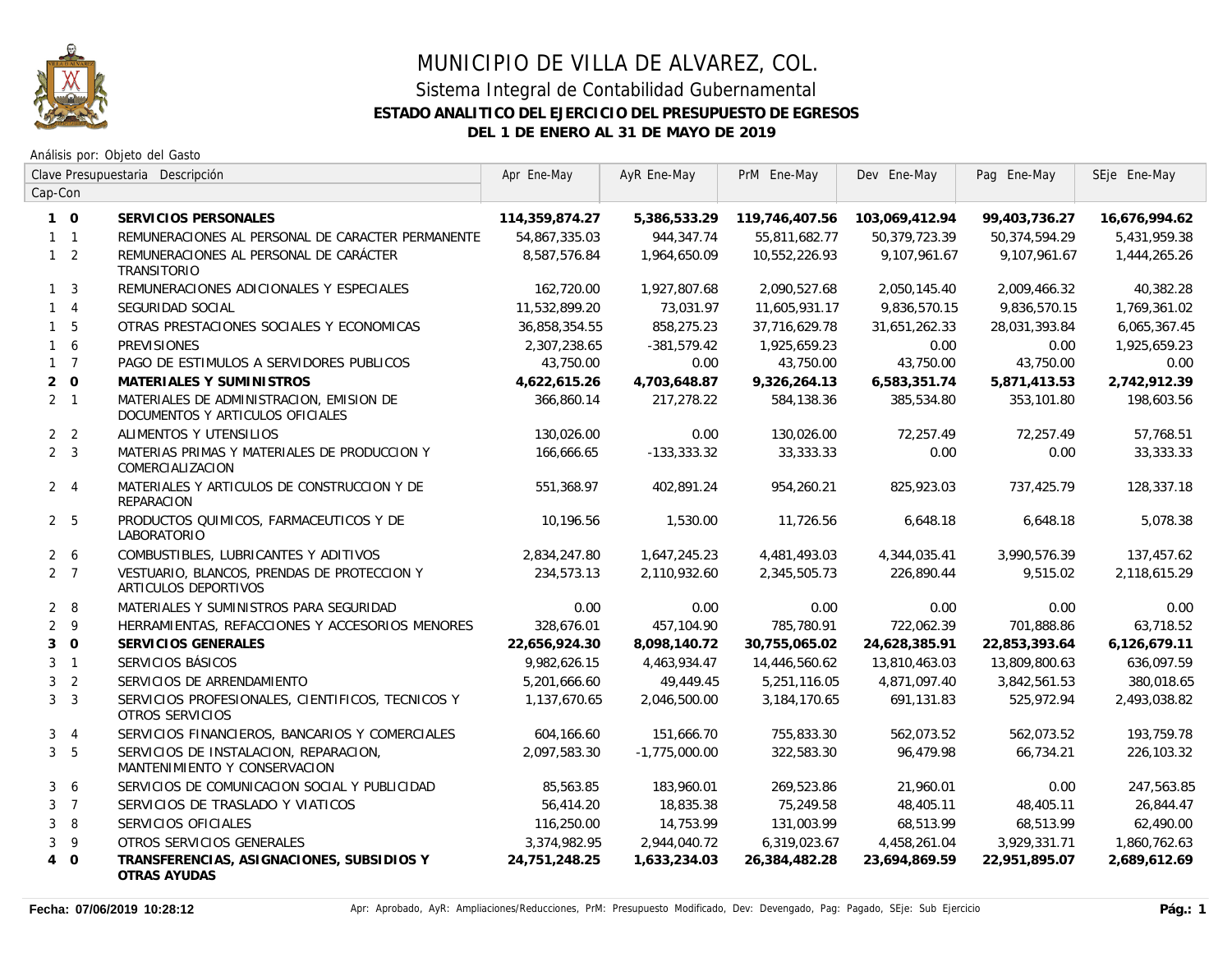

## MUNICIPIO DE VILLA DE ALVAREZ, COL. Sistema Integral de Contabilidad Gubernamental **ESTADO ANALITICO DEL EJERCICIO DEL PRESUPUESTO DE EGRESOS DEL 1 DE ENERO AL 31 DE MAYO DE 2019**

Análisis por: Objeto del Gasto

|                | Clave Presupuestaria Descripción<br>Cap-Con |                                                                  | Apr Ene-May   | AyR Ene-May  | PrM Ene-May   | Dev Ene-May   | Pag Ene-May   | SEje Ene-May |
|----------------|---------------------------------------------|------------------------------------------------------------------|---------------|--------------|---------------|---------------|---------------|--------------|
|                |                                             |                                                                  |               |              |               |               |               |              |
|                | $4 \quad 1$                                 | TRANSFERENCIAS INTERNAS Y ASIGNACIONES AL SECTOR<br>PÚBLICO      | 8,403,369.55  | 456,307.63   | 8,859,677.18  | 8,378,369.49  | 8,378,369.49  | 481,307.69   |
|                | 4 <sub>2</sub>                              | TRANSFERENCIAS AL RESTO DEL SECTOR PUBLICO                       | 0.00          | 0.00         | 0.00          | 0.00          | 0.00          | 0.00         |
|                | $4 \quad 3$                                 | SUBSIDIOS Y SUBVENCIONES                                         | 0.00          | 0.00         | 0.00          | 0.00          | 0.00          | 0.00         |
|                | $4 \quad 4$                                 | AYUDAS SOCIALES                                                  | 1,529,643.75  | 389,056.80   | 1,918,700.55  | 1,343,003.20  | 1,332,003.20  | 575,697.35   |
|                | 4 <sub>5</sub>                              | PENSIONES Y JUBILACIONES                                         | 14,818,234.95 | 787,869.60   | 15,606,104.55 | 13,973,496.90 | 13,241,522.38 | 1,632,607.65 |
|                | 4 6                                         | TRANSFERENCIAS A FIDEICOMISOS, MANDATOS Y OTROS<br>ANALOGOS      | 0.00          | 0.00         | 0.00          | 0.00          | 0.00          | 0.00         |
|                | 4 7                                         | TRANSFERENCIAS A LA SEGURIDAD SOCIAL                             | 0.00          | 0.00         | 0.00          | 0.00          | 0.00          | 0.00         |
|                | 4 8                                         | <b>DONATIVOS</b>                                                 | 0.00          | 0.00         | 0.00          | 0.00          | 0.00          | 0.00         |
|                | 49                                          | TRANSFERENCIAS AL EXTERIOR                                       | 0.00          | 0.00         | 0.00          | 0.00          | 0.00          | 0.00         |
| 50             |                                             | BIENES MUEBLES, INMUEBLES E INTANGIBLES                          | 962,500.00    | 2,724,167.07 | 3,686,667.07  | 145,218.47    | 134,778.47    | 3,541,448.60 |
|                | 5 <sub>1</sub>                              | MOBILIARIO Y EQUIPO DE ADMINISTRACION                            | 300,000.00    | 19,422.67    | 319,422.67    | 82,810.47     | 82,810.47     | 236,612.20   |
|                | 5 <sub>2</sub>                              | MOBILIARIO Y EQUIPO EDUCACIONAL Y RECREATIVO                     | 80,000.00     | 0.00         | 80,000.00     | 50,808.00     | 40,368.00     | 29,192.00    |
|                | 5 <sup>3</sup>                              | EQUIPO E INSTRUMENTAL MEDICO Y DE LABORATORIO                    | 0.00          | 0.00         | 0.00          | 0.00          | 0.00          | 0.00         |
|                | 5 <sub>4</sub>                              | VEHICULOS Y EQUIPO DE TRANSPORTE                                 | 500,000.00    | 2,704,744.40 | 3,204,744.40  | 0.00          | 0.00          | 3,204,744.40 |
|                | 5 <sub>5</sub>                              | EQUIPO DE DEFENSA Y SEGURIDAD                                    | 0.00          | 0.00         | 0.00          | 0.00          | 0.00          | 0.00         |
|                | 56                                          | MAQUINARIA, OTROS EQUIPOS Y HERRAMIENTAS                         | 82,500.00     | 0.00         | 82,500.00     | 11,600.00     | 11,600.00     | 70,900.00    |
|                | 5 <sub>7</sub>                              | <b>ACTIVOS BIOLOGICOS</b>                                        | 0.00          | 0.00         | 0.00          | 0.00          | 0.00          | 0.00         |
|                | 58                                          | <b>BIENES INMUEBLES</b>                                          | 0.00          | 0.00         | 0.00          | 0.00          | 0.00          | 0.00         |
|                | 5 <sup>9</sup>                              | <b>ACTIVOS INTANGIBLES</b>                                       | 0.00          | 0.00         | 0.00          | 0.00          | 0.00          | 0.00         |
| 6 0            |                                             | <b>INVERSION PUBLICA</b>                                         | 5,720,233.75  | 0.00         | 5,720,233.75  | 0.00          | 0.00          | 5,720,233.75 |
|                | 6 <sub>1</sub>                              | OBRA PUBLICA EN BIENES DE DOMINIO PUBLICO                        | 5,720,233.75  | 0.00         | 5,720,233.75  | 0.00          | 0.00          | 5,720,233.75 |
|                | 6 <sub>2</sub>                              | OBRA PUBLICA EN BIENES PROPIOS                                   | 0.00          | 0.00         | 0.00          | 0.00          | 0.00          | 0.00         |
| 6              | $\overline{3}$                              | PROYECTOS PRODUCTIVOS Y ACCIONES DE FOMENTO                      | 0.00          | 0.00         | 0.00          | 0.00          | 0.00          | 0.00         |
| 70             |                                             | INVERSIONES FINANCIERAS Y OTRAS PROVISIONES                      | 83,333.30     | 0.00         | 83,333.30     | 0.00          | 0.00          | 83,333.30    |
| 7 <sub>1</sub> |                                             | INVERSIONES PARA EL FOMENTO DE ACTIVIDADES<br><b>PRODUCTIVAS</b> | 0.00          | 0.00         | 0.00          | 0.00          | 0.00          | 0.00         |
|                | 7 <sub>2</sub>                              | ACCIONES Y PARTICIPACIONES DE CAPITAL                            | 0.00          | 0.00         | 0.00          | 0.00          | 0.00          | 0.00         |
| 7 <sup>3</sup> |                                             | COMPRA DE TITULOS Y VALORES                                      | 0.00          | 0.00         | 0.00          | 0.00          | 0.00          | 0.00         |
| 7 <sub>4</sub> |                                             | CONCESION DE PRESTAMOS                                           | 0.00          | 0.00         | 0.00          | 0.00          | 0.00          | 0.00         |
| 7 <sub>5</sub> |                                             | INVERSIONES EN FIDEICOMISOS, MANDATOS Y OTROS<br>ANALOGOS        | 0.00          | 0.00         | 0.00          | 0.00          | 0.00          | 0.00         |
|                | 76                                          | OTRAS INVERSIONES FINANCIERAS                                    | 0.00          | 0.00         | 0.00          | 0.00          | 0.00          | 0.00         |
|                | 7 <sup>9</sup>                              | PROVISIONES PARA CONTINGENCIAS Y OTRAS<br>EROGACIONES ESPECIALES | 83,333,30     | 0.00         | 83,333.30     | 0.00          | 0.00          | 83,333.30    |
|                | 8 0                                         | PARTICIPACIONES Y APORTACIONES                                   | 0.00          | 0.00         | 0.00          | 0.00          | 0.00          | 0.00         |
|                | 8 1                                         | <b>PARTICIPACIONES</b>                                           | 0.00          | 0.00         | 0.00          | 0.00          | 0.00          | 0.00         |

Fecha: 07/06/2019 10:28:12 **Aprice Act Ampliaciones/Reducciones, PrM:** Presupuesto Modificado, Dev: Devengado, Pag: Pagado, SEje: Sub Ejercicio Pág.: 2<br>Pág.: 2